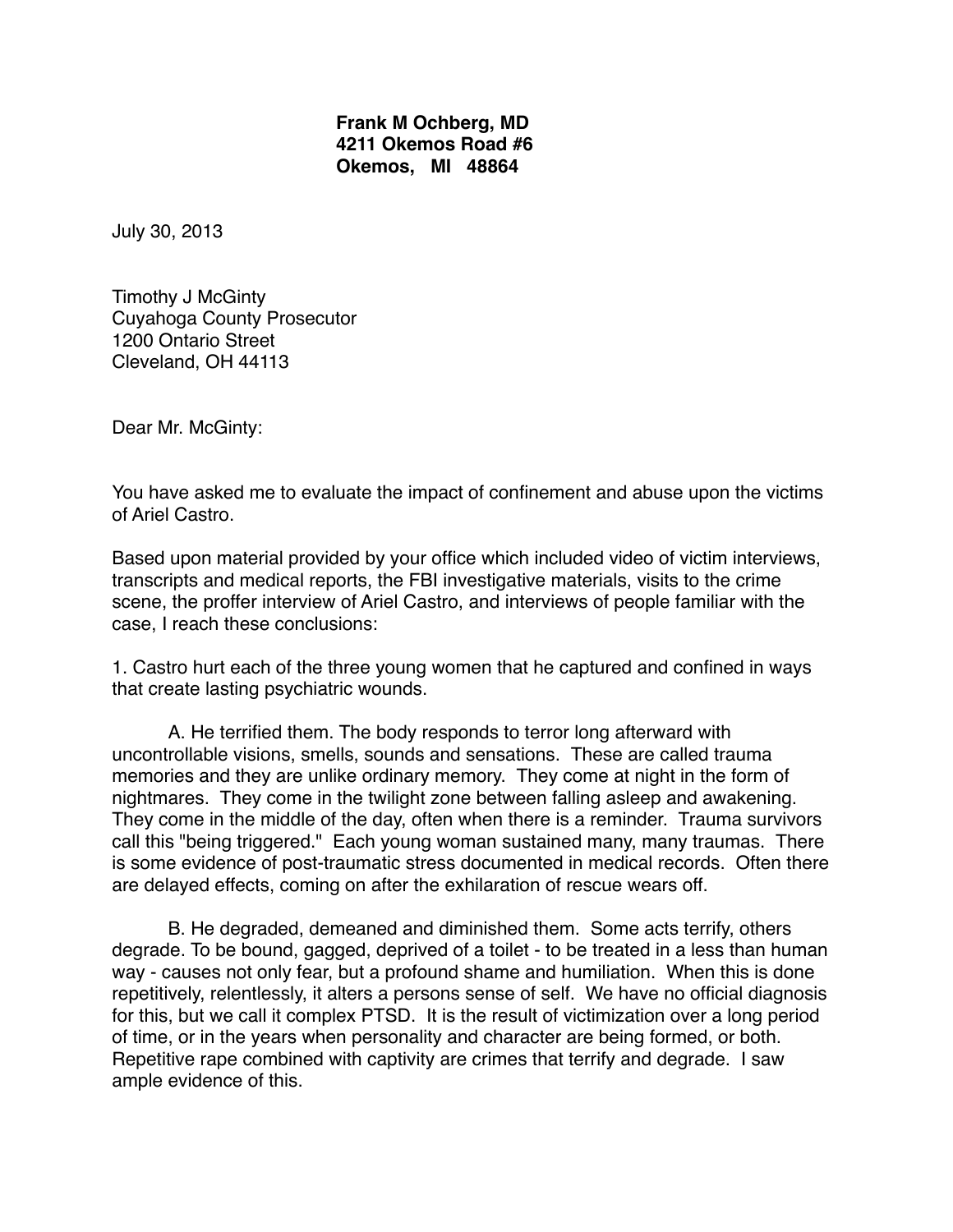C. He deprived them of ten years of normalcy during the stages of life when a girl becomes a woman, when we learn how to become intimate - to trust a trustworthy person. He deprived them of access to family, friends, school, work, community and country. These are profound losses and difficult to reconstruct. One may appear joyful at the return to freedom and to others who care deeply. That joy is wonderful to see and a good sign. But there is a lot of reconstructive work to be done before these survivors are really free, really able to judge who is an exploiter and who is a reliable friend.

D. He did additional damage, through beating, starving, impregnating and aborting. He fathered a child in a prison of his construction and promoted a delusion that this was a love child. He turned truth and common sense on its head and he fed that to his captives. They are in various stages of emerging from his false beliefs which he attempted to foist upon them.

E. He appeared to be evolving in an ever more dangerous direction, capturing younger and younger women, telling his captives he was hunting for replacements. And what would happen to them if he did capture new slaves? They felt, at times, that they would be replaced and freed. At some level of consciousness, they must have known that freedom was not an option and replacement meant death.

2. Each of his captives, including Jocelyn, the child, demonstrated remarkable qualities and they should inspire us all. First, there is Michelle. She suffered the longest and the most severely. But it was Michelle who served as doctor, nurse, midwife and pediatrician during the birth of Jocelyn. She breathed life into that infant when she wasn't breathing. She coached Amanda through labor and birth in primitive conditions. At other times, she interceded when Castro sought to abuse Gina, interposing herself and absorbing physical and sexual trauma. But each survivor had a will to prevail and used that will to live through the long ordeal. Amanda kept a journal with almost every entry addressed to her mother, first when her mother was alive and frantically looking for her missing daughter, Later Amanda wrote to her mother in heaven, seeking to soothe her mother as she prayed for own deliverance and the health of her little girl. On rare occasions, all four captives were allowed to be together and they managed to share faith and friendship. Home schooling and instruction in honorable values came from Amanda to Jocelyn and this was endorsed, when possible, by Gina and Michelle.

This is the good news, and it is very good, indeed. But it does not in any way paint a rosy picture for normalcy or a quick recovery. Grave damage has been done.

3. The Stockholm Syndrome does apply, in part, as an explanation for the young women's compliance with Castro. The Stockholm Syndrome is named for an infamous case in Sweden when a bank teller held hostage for less than a week became bonded to her captor who held her in a bank vault. Here' s how it works. First, you are suddenly captured by a stranger who convinces you that you will be killed if you resist.